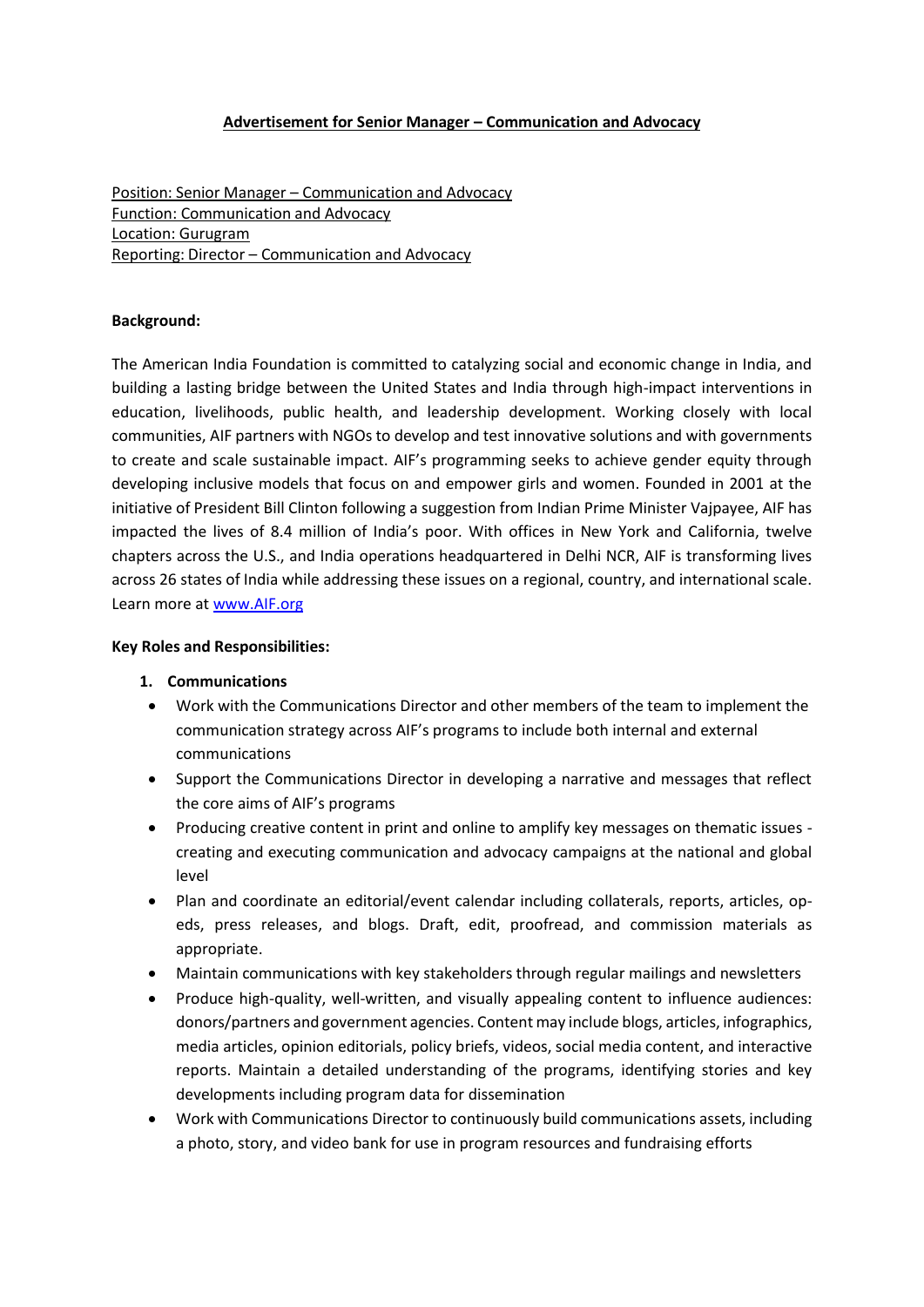# **2. Event management**

**We are looking for a skilled and creative Event manager, to oversee and organize events that will make an impact on the target audiences. You'll ensure events are successful and costeffective, paying attention to budget and time constraints and the larger objective of the event**

- Identify and curate high-impact activities to raise the organization's visibility and influence through supporting conferences/events/roundtables as aligned with the organization's outreach strategy
- Be responsible for planning and coordinating event logistics
- Support in strengthening pre-and post-event communications and keep an open dialogue with stakeholders to keep them apprised of the organization's work
- Prepare budgets and ensure adherence
- Analyze the event's success and prepare reports
- Manage event schedule
- Produce resources& collaterals to support events and awards applications
- Secure and manage speaking opportunities for Country Director and Program Directors at external events

# **3. Knowledge Management**

- Develop and oversee the implementation of an annual communications and knowledge management strategy.
- Conduct regular evaluations of communications and knowledge management outcomes, and adjust the strategy as needed.

## **Key skills and competencies:**

- Bachelor's Degree in development, communications, journalism, English, Management or related fields. A master's is a plus.
- Minimum 7-9 years' experience in event planning and PR, Knowledge of KPIs and marketing techniques for event management, experience in communications, preferably developing highquality resources and publications, video and audio resources, writing for a range of publications, handling the media, and brand messaging
- **Communication**: Translates complex ideas into clear, impactful messages for a range of audiences, using a variety of methods and media to engage and win understanding. Demonstrates excellent command of English and Hindi.
- **Creating and Innovating**: Contributes new, interesting, and effective ways of getting messages about AIF's programs to the people who need to hear them. Confidently contributes well thought through ideas, and see them through to implementation. Continually scans the external environment for trends, insights, ideas, and good practices to share with the team.
- **Digital First**: Use digital technology, social media, and tools to achieve AIF's goals and program objectives
- **Collaboration**: Works collaboratively within the team, sharing expertise, know-how, and ideas. Works collaboratively with a range of external stakeholders, consultants, and vendors.